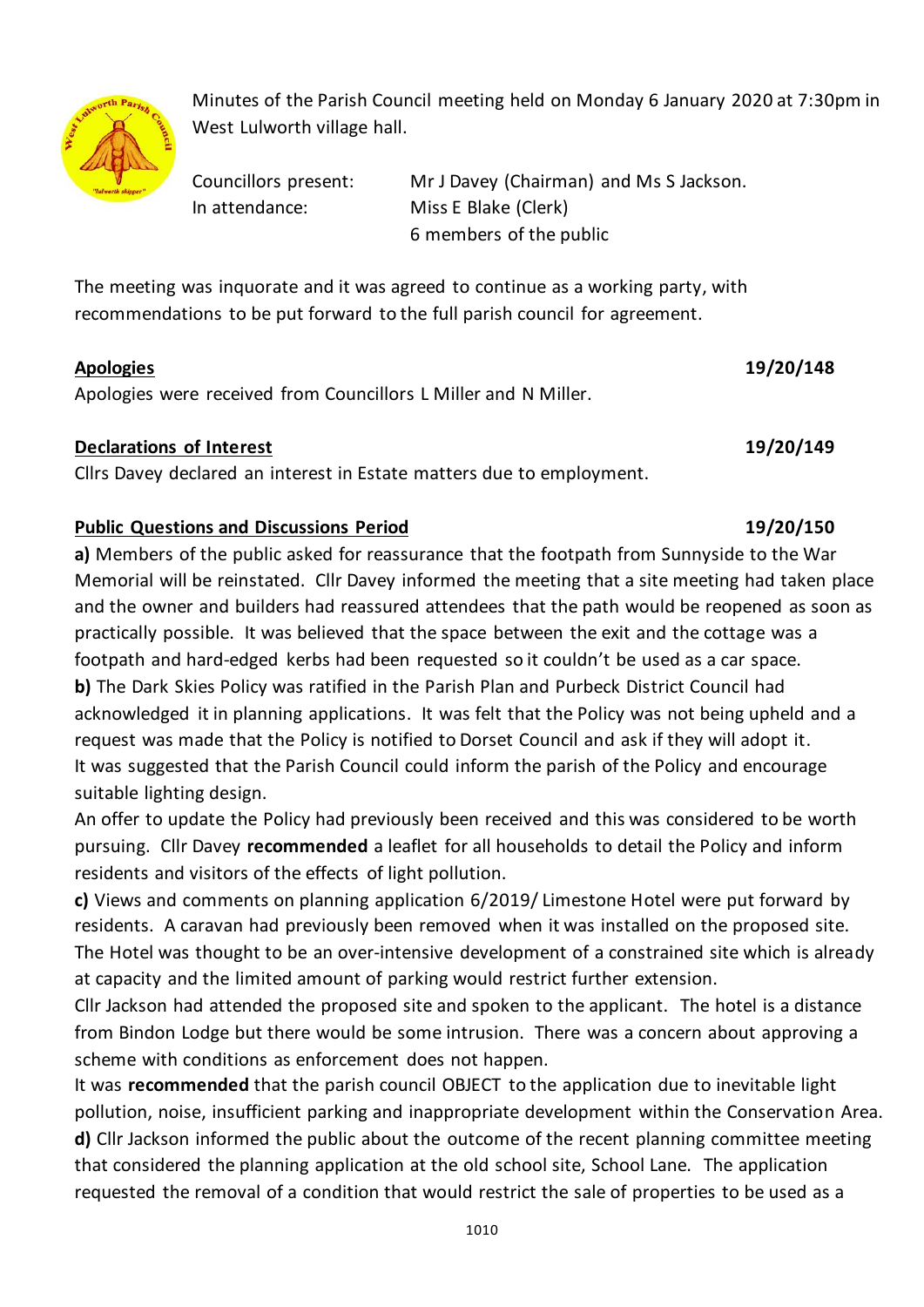second home. The Committee refused the planning application although it was expected that an appeal may be lodged by the applicant.

*Four members of the public left the meeting at 8:20pm.*

It was **recommended** that the minutes commended that the minutes from Monday 2 December should be agreed as an accurate representation of the meeting.

### **Matters Arising from The Previous Minutes 19/20/152**

There were no other matters arising.

### **Report from Dorset Council Ward Member 19/20/153**

Dorset Councillor reports had been circulated earlier.

### **Planning Applications/ Updates on Previous Applications 19/20/154**

**a)** 6/2019/0503 Brown Hill Cottage, West Road, West Lulworth, BH20 5RY: An application for a proposed roof extension with dormer and rooflights. No increase to the footprint of the building but there was a concern about the increase in light pollution.

It was agreed to recommend conditions to restrict light pollution from the dormer and roof light.

# **Tree Works Applications / Updates on Previous Applications 19/20/155 a)** TWA/2019/265 The Lynches, West Road, West Lulworth, BH20 5RY: An application to fell Conifer, crown lift Holm Oak by 2m.

It was suggested that a request is made for another tree to be planted with consultation with Cllr Dale.

**a)** It was agreed that the following were recommended for approval for payment:

| Staff wages (December)                | £536.90  |
|---------------------------------------|----------|
| Replacement cheque 000971             | £50.00   |
| CAB donation                          | £100.00  |
| Church clock donation                 | £3520.00 |
| Churchyard maintenance donation       | £600.00  |
| b) The following receipts were noted: |          |

Interest (December) 60.17

**c)** The precept for 2020/21 was considered. The tax base had now been received and this had reduced.

**A recommendation** for an increase of 5% which equates to an annual increase of £2.87 per Band D property.

**d) A recommendation** to donate £100.00 to Purbeck CAB was agreed.

**e) A recommendation** to donate £3520.00 for the church clock repairs was agreed.

# **Minutes 19/20/151**

### **Finance 19/20/156**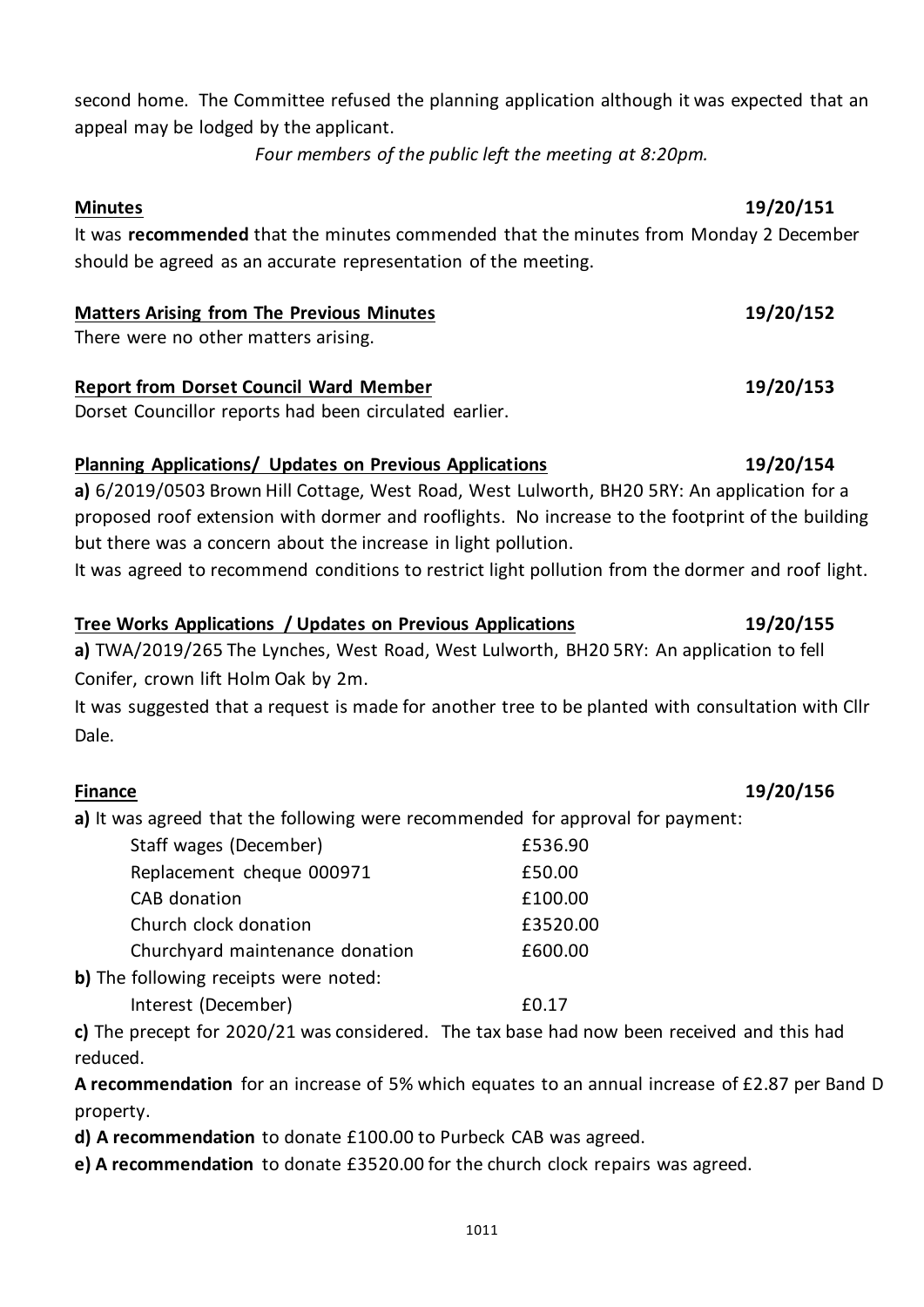# **f) A recommendation** to donate £600.00 towards the costs of churchyard maintenance were agreed.

### **New Items for Discussion or Report 19/20/157**

**a)** The Dark Skies Policy was discussed within the Public Discussion period. It was **recommended** that a leaflet is produced with a tear off slip to confirm consultation.

It was **recommended** to seek assistance from Dorset Council.

**b)** The Social Media Policy had been approved at the previous meeting.

**c)** It was **recommended** that the Grants Policy is considered at the next meeting.

**d)** A review on allowances for Town and Parish Councils had been published with a

recommendation for a maximum of £400.00 allowance to councillors. It was felt that increased costs to councillors due to meetings be held further away may need to be reimbursed. A service level agreement was suggested to require a minimum level of attendance and an undertaking of training provision.

| <b>Ongoing Actions</b>                                                            | 19/20/158 |
|-----------------------------------------------------------------------------------|-----------|
| a) There were no updates on replacement benches.                                  |           |
| b) There were no updates on Speed Indicator Devices.                              |           |
| <b>Feedback from Meetings</b>                                                     | 19/20/159 |
| There was no feedback from meetings.                                              |           |
| <b>Training/Notable Dates</b>                                                     | 19/20/160 |
| Cllr Davey agreed to attend the upcoming session on the Dorset Council Local Plan |           |
| <b>Highways</b>                                                                   | 19/20/161 |
| There were no highway updates.                                                    |           |
| <b>Footpaths</b>                                                                  | 19/20/162 |
| There was no further action to note.                                              |           |
| Playgrounds                                                                       | 19/20/163 |
| There was no update for playgrounds.                                              |           |
| Correspondence                                                                    | 19/20/164 |
| * Latest news from Dorset Council                                                 |           |
| * Dorset Council ward members newsletter - January                                |           |
| * General election results for Dorset                                             |           |
| * Dorset Council News for Parish and Town Councils                                |           |
| * DAPTC Newsletter No.20 December 2019                                            |           |
| * Call for ideas to tackle Climate Emergency                                      |           |
|                                                                                   |           |